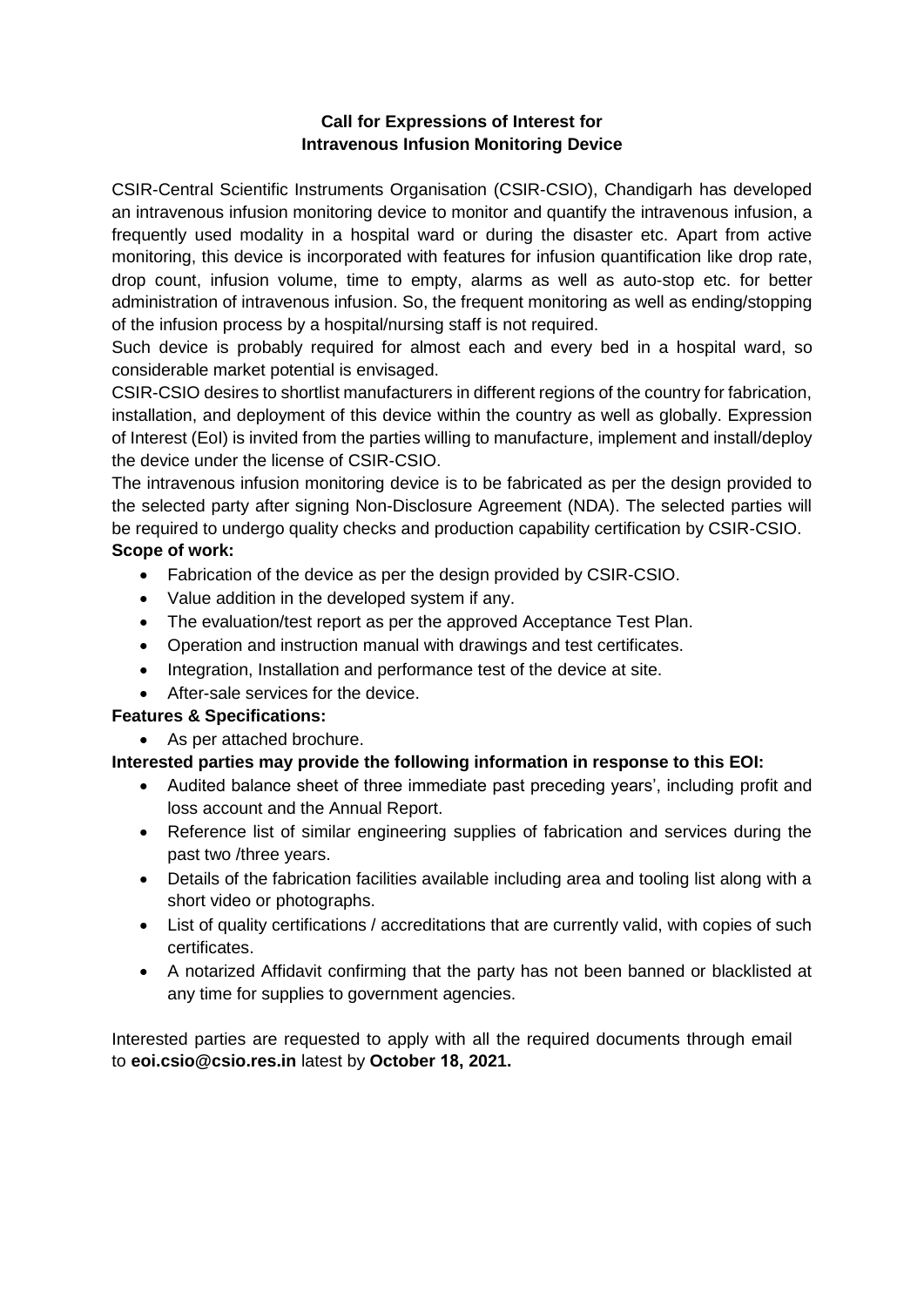## **इंट्र ावेनस इंफ्यूज्न मोनननट्रंग निवाइस की रुनि की अनिव्यक्ति के निए आमंत्रण**

सीएसआईआर-केंद्रीय वैज्ञानिक उपकरण संगठन (सीएसआईआर-सीएसआईओ) चंडीगढ़, ने एक इंटावेनस इंफ्यूज्न मोनिटिंग डिवाइस विकसित किया है जो अक्सर अस्पताल के वार्ड में या आपदा आदि के दौरान इंटावेनस इंफ्यूज्न की निगरानी और मात्रा निर्धारित करने के लिए इस्तेमाल किया जा सकता है ।

सक्रिय निगरानी के अलावा, इस डिवाइस को इंटावेनस इंफ्यूज्र के बेहतर वितरण के लिए जैसे डॉप रेट, डॉप काउंट, इन्फ्यूजन वॉल्यूम, खाली होने का समय, अलार्म के साथ-साथ ऑटो-स्टॉप इत्यादि इन्फ्यूजन क्वांटिफिकेशन की विशेषताओं के साथ बनाया गया है। इसलिए, अस्पताल/नर्सिंग स्टाफ द्वारा लगातार निगरानी के साथ-साथ इंट्रावेनस इंफ्यूज्न को समाप्त/रोकने की आवश्यकता नहीं पड़ेगी ।

अस्पताल के वार्ड में लगभग प्रत्येक बिस्तर के लिए इस तरह के उपकरण की आवश्यकता होती है, इसलिए बाजार में इसकी जरूरत / विक्री की काफी संभावनाएं हैं।

सीएसआईआर-सीएसआईओ देश के साथ-साथ विश्व स्तर पर इस उपकरण के निर्माण, स्थापना और तैनाती के लिए देश के विभिन्न क्षेत्रों में निर्माताओं को शॉर्टलिस्ट करना चाहता है। सीएसआईआर-सीएसआईओ के लाइसेंस के तहत डिवाइस के निर्माण, कार्यान्वयन और स्थापित करने के इच्छुक पक्षों से रुचि की अभिव्यक्ति (ईओआई) आमंत्रित की जाती है।

चयनित पार्टी को नॉन-डिस्क्लोजर एग्रीमेंट (एनडीए) पर हस्ताक्षर करने के बाद, इंट्रावेनस इंफ्यूज्न मोनिटिंग डिवाइस को प्रदान किए गए डिजाइन के अनुसार तैयार किया जाना है। चयनित पार्टियों को सीएसआईआर-सीएसआईओ द्वारा गुणवत्ता जांच और उत्पादन क्षमता प्रमाणन से गुजरना होगा।

### **काम की दायरा:**

- सीएसआईआर-सीएसआईओ द्वारा प्रदान किए गए डिजाइन के अनुसार संपूर्ण उपकरण का निर्माण।
- विकसित प्रणाली में मुल्यवर्धन यदि कोई हो।
- अनुमोदित स्वीकृति परीक्षण योजना के अनुसार मूल्यांकन/परीक्षण रिपोर्ट।
- चित्र और परीक्षण प्रमाण पत्र के साथ संचालन और निर्देश पुस्तिका।
- साइट पर डिवाइस का एकीकरण, स्थापना और प्रदर्शन परीक्षण।
- डिवाइस के लिए बिक्री के बाद की सेवाएं।

## **नवशेषताएं और नवननदेश:**

• संलग्न विवरणिका के अनसार।

## **इच्छु क पानट्ियां इस ईओआई के जवाब मेंननम्ननिक्तित जानकारी प्रदान कर सकती हैं:**

- लाभ और हानि खाते और वार्षिक रिपोर्ट सहित पिछले तीन तत्काल पिछले वर्षों की लेखा परीक्षित बैलेंस शीट्।
- पिछले दो/तीन वर्षों के दौरान निर्माण और सेवाओं की समान इंजीनियरिंग आपूर्ति की संदर्भ सूची।
- एक लघु वीडियो या तस्वीरों के साथ क्षेत्र और टूलींग सूची सहित उपलब्ध निर्माण सुविधाओं का विवरण।
- ऐसे प्रमाणपत्रों की प्रतियों के साथ गुणवत्ता प्रमाणपत्रों/मान्यताओं की सूची जो वर्तमान में मान्य हैं।

• एक नोटरीकृत हलफनामा यह पृष्टि करता है कि पार्टी को सरकारी एजेंसियों को आपूर्ति करने के लिए किसी भी समय प्रतिबंधित या काली सूची में नहीं डाला गया है।

# **इच्छु क पानट्ियोंसेअनुरोध हैनक वेसिी आवश्यक दस्तावेजोंके साथ ईमेि के माध्यम सेeoi.csio@csio.res.in पर 18 अकतबर ू , 2021 तक आवेदन करें।**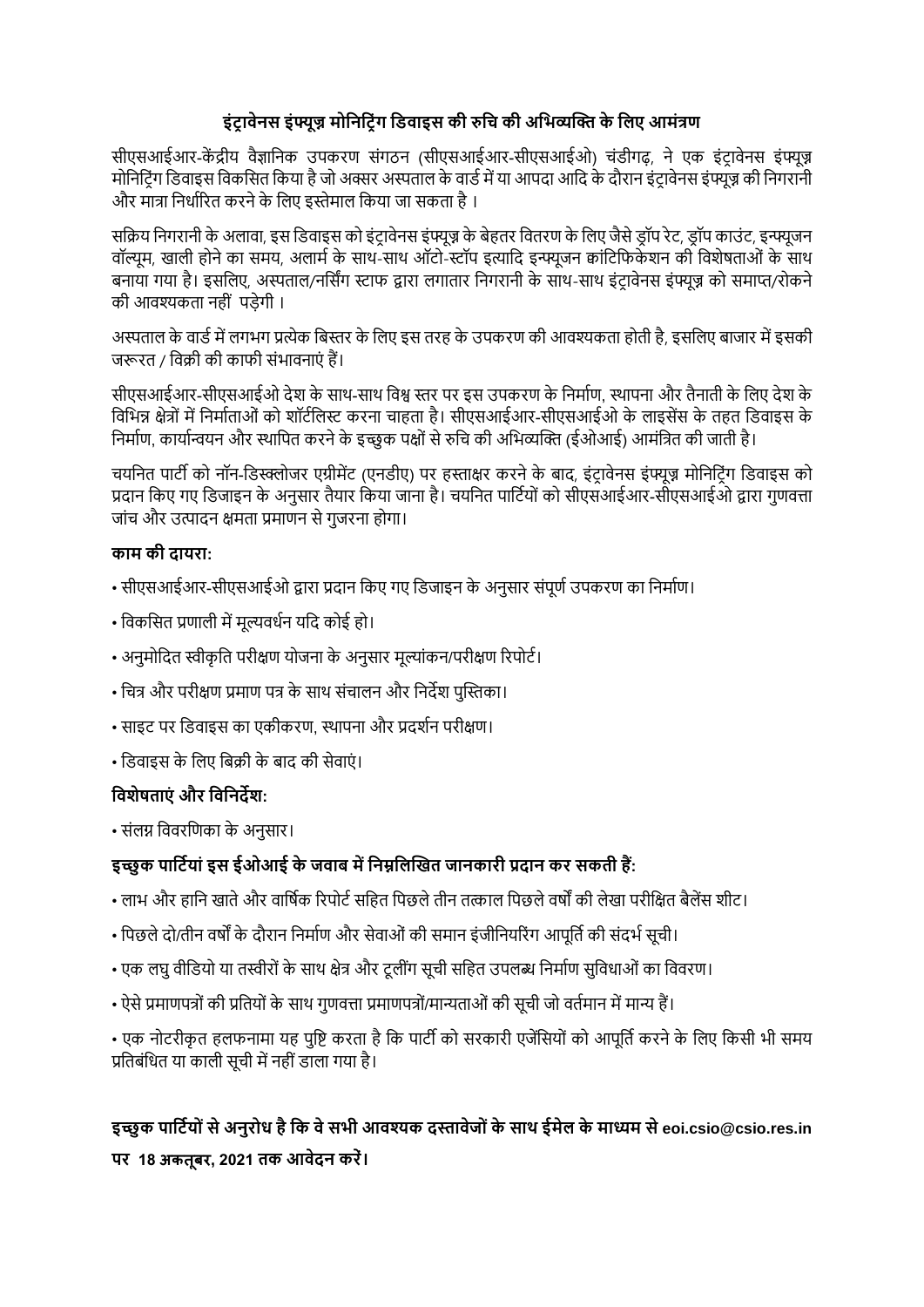# **Intravenous Infusion Monitoring Device**

## **Introduction**

Intravenous infusion monitoring device is meant to monitor and quantify the intravenous infusion, a frequently used modality in a hospital ward or during the disaster etc. Apart from active monitoring, this device also provides infusion quantification, alarms and auto-stop features.

The device utilizes optical principles and micro-controller based computations to monitor, quantify and display the infusion parameters. Also, once the drug/saline bottle becomes empty, the intravenous catheter tube is automatically blocked to prevent the back flow of blood. This will reduce the need of frequent monitoring by the hospital/nursing staff. Such device is probably required for almost every bed in a hospital ward, so considerable market potential is envisaged.

## **Features**

- Displayed infusion parameters: Flow rate (Drop rate), Drop count, Bottle volume, Time to empty
- User inputs: Bottle volume, Drops/ml
- Audio alarms: intermittent alarm if remaining drops <10, Continuous alarm on completion of drug infusion.
- Micro-controller based quantification and display of the infusion parameters
- User interface through push buttons and LCD display
- Infusion data acquisition in soft format (if required) through USB interface to a computer
- Special feature: Auto stop of infusion, alarm for delay/interruption during infusion, Dual sensor based reliable monitoring.

## **Specifications**

- Principle of operation : Non-invasive optical detection
- User set parameters : Bottle volume, Drops/ml
- Displayed parameters : Drop rate, drop count, bottle volume, time to empty
- Bottle volumes for infusion : 100 -1000 ml
- Flow rate (Drop rate) range  $: 0\n-100$  drops/minute
- GUI : 16 x 2 alphanumeric LCD, Push buttons
- Control & data acquisition : Micro-controller based
- 
- 
- Audio alarms : On infusion completion or interruption

1

■ Safety features : Audio alarm, Auto stop on infusion